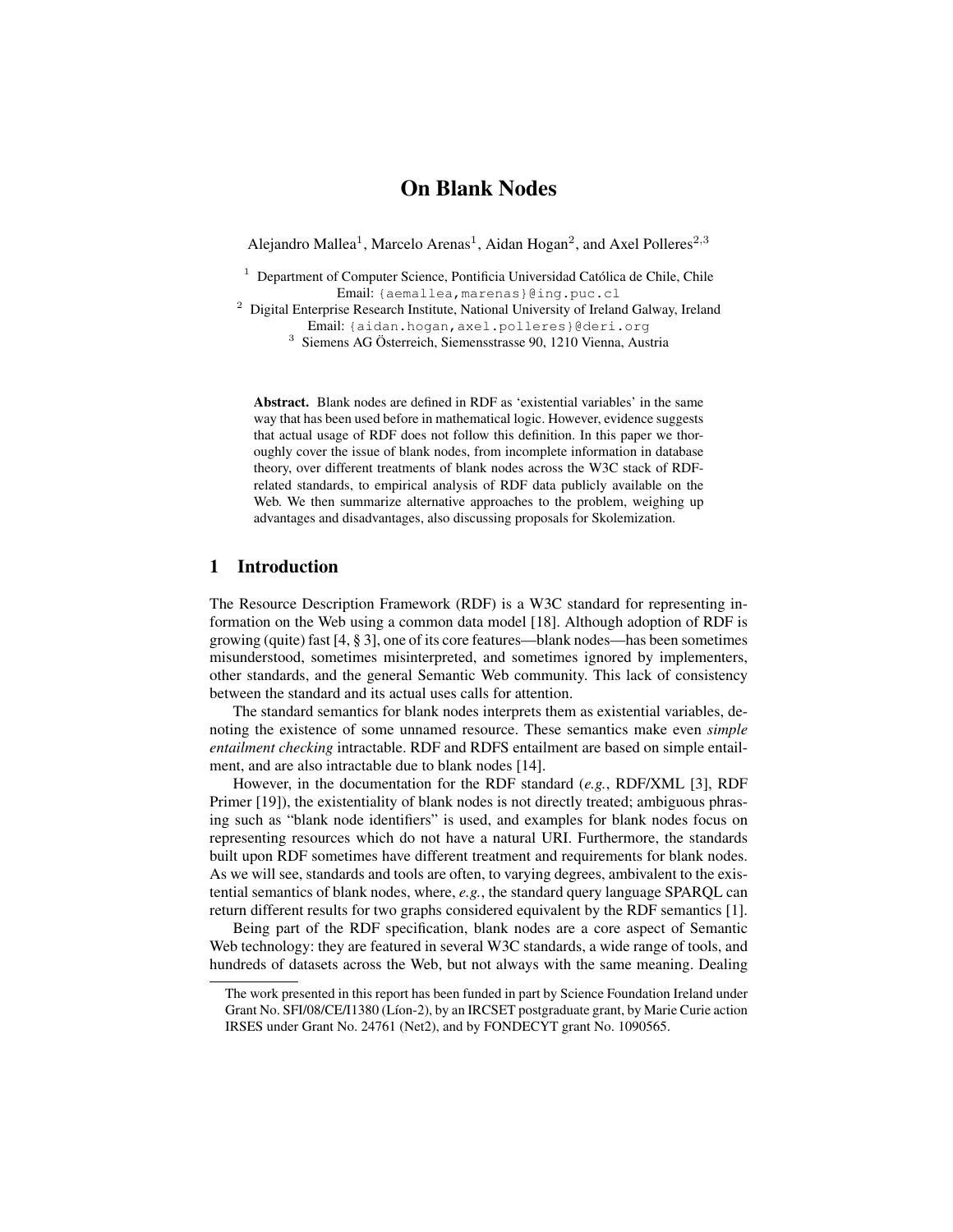

Fig. 1. An RDF graph for our running example. In this graph, URIs are preceded by ':' blank nodes by '\_:' and literals are enclosed in quotation marks.

with the issue of blank nodes is thus not only important, but also inherently complex and potentially costly: before weighing up alternatives for blank nodes, their interpretation and adoption—across legacy standards, tools, and published data—must be considered.

In this paper, we first look at blank nodes from a background theoretical perspective, additionally introducing *Skolemization* (§ 3). We then look at how blank nodes are used in the Semantic Web standards: we discuss how they are supported, what features rely on them, issues surrounding blank nodes, and remarks on adoption (§ 4). Next, we look at blank nodes in publishing, their prevalence for Linked Data, and what blank node graph-structures exist in the wild (§ 5). Finally, in light of the needs of the various stakeholders already introduced, we discuss proposals for handling blank nodes (§ 6).

Throughout this document, we use the the RDF graph given in Figure 1 to illustrate our discussion. The graph states that the tennis player :Federer won an event at the :FrenchOpen in 2009; it also states twice that he won :Wimbledon, once in 2003.

# 2 Preliminaries

We follow the abstract representation [13, 20] of the formal RDF model [14, 18]. This means we will consider standard notation for the sets of all URIs  $(U)$ , all literals  $(L)$  and all blank nodes (B), all being pairwise disjoint. For convenience of notation, we write UBL for the union of U, B and L, and likewise for other combinations. In general, we write  $(s, p, o)$  for an RDF triple, and assume that  $(s, p, o) \in \mathbf{UB} \times \mathbf{U} \times \mathbf{UBL}$ .

For the purposes of our study, we define an *interpretation* of a graph as per [20], but without considering literals or classes since they are irrelevant for the study of blank nodes. Also, we do not consider the use of vocabularies with predefined semantics (*e.g.*, RDFS or OWL). Graphs that do not use such vocabularies are called *simple*. More precisely, define a *vocabulary* as a subset of UL. Given an RDF graph G, denote by terms(G) the set of elements of UBL that appear in G, and denote by voc(G) the set terms(G)∩UL. Then an *interpretation*  $\mathcal I$  over a vocabulary V is a tuple  $\mathcal{I} = (Res, Prop, Ext, Int)$  such that: (1) Res is a non-empty set of *resources*, called the *domain* or *universe* of *I*; (2) Prop is a set of property names (not necessarily disjoint from or a subset of *Res*); (3) *Ext* : *Prop*  $\rightarrow$  2<sup>*Res*×*Res*</sup>, a mapping that assigns an *extension* to each property name; and (4) Int :  $V \rightarrow Res \cup Prop$ , the *interpretation mapping*,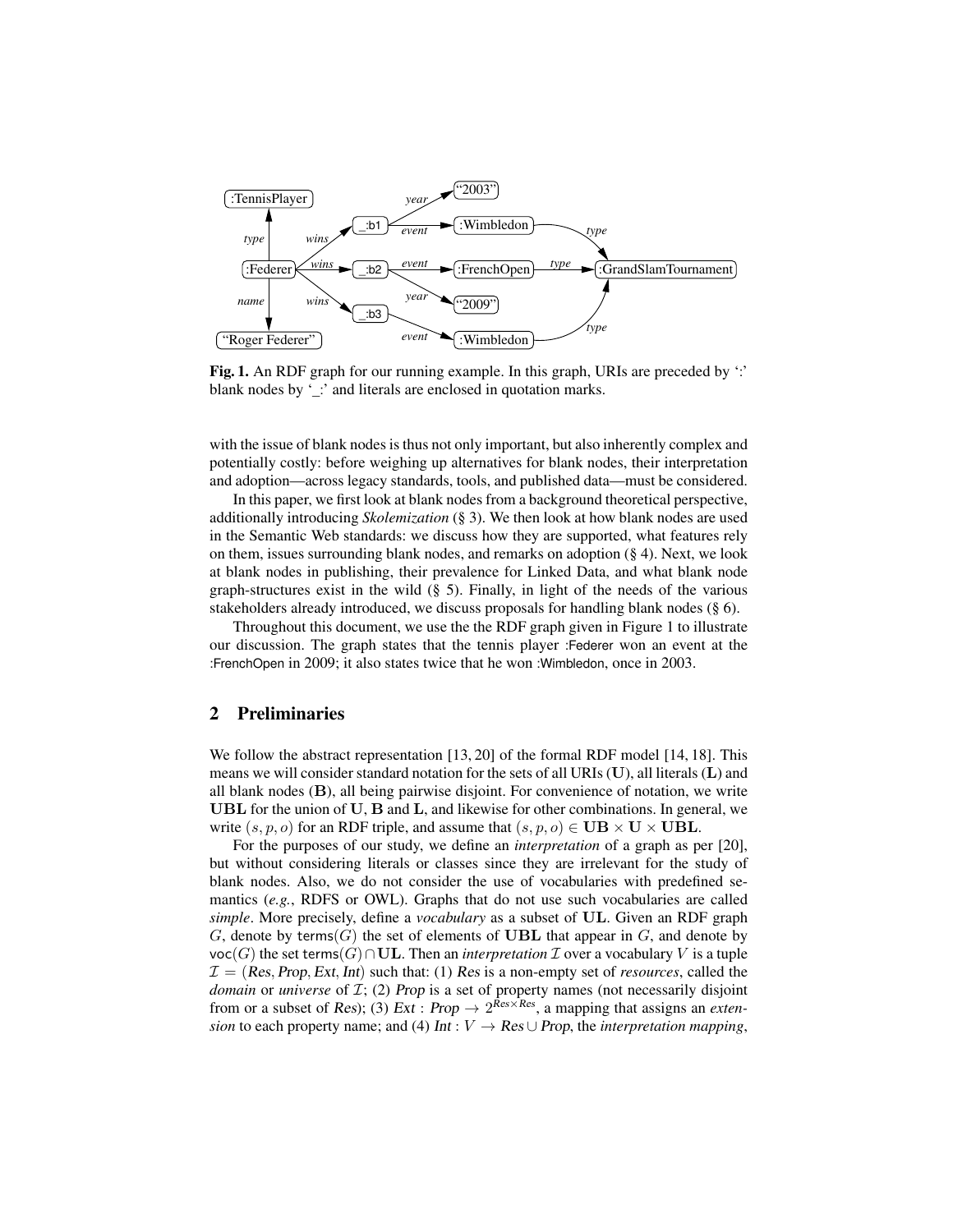a mapping that assigns a resource or a property name to each element of  $V$ , and such that Int is the identity for literals. Given an interpretation mapping Int and a function  $A : \mathbf{B} \to \mathbf{Res}$ , we define the *extension* function  $\text{Int}_A : V \cup \mathbf{B} \to \mathbf{Res} \cup \text{Prop}$  as the extension of Int by A, that is,  $Int_A(x) = Int(x)$  if  $x \in V$ , and  $Int_A(x) = A(x)$  if  $x \in B$ . Based on interpretations, we have the fundamental notion of *model*:

**Definition 1.** An interpretation  $\mathcal{I} = (Res, Prop, Ext, Int)$  *is a* model of G if  $\mathcal{I}$  *is an interpretation over*  $\text{voc}(G)$  *and there exists a function*  $A : \mathbf{B} \to \mathbf{Res}$  *such that for each*  $(s, p, o) \in G$ , it holds that  $Int(p) \in Prop$  and  $(int_A(s), Int_A(o)) \in Ext(int(p))$ .

The existentiality of blank nodes is given by the extension  $A$  above. We say that a graph is *satisfiable* if it has a model. Simple RDF graphs are trivially satisfiable thanks to Herbrand interpretations [14], in which URIs and literals are interpreted as their (unique) syntactic forms instead of "real world" resources. This will be important in distinguishing Skolemization in first-order logic from Skolemization in RDF.

Recall that in the context of RDF a subgraph is a subset of a graph. Then a graph G is *lean* if there is no map h : UBL  $\rightarrow$  UBL that preserves URIs and literals ( $h(u) = u$ ) for all  $u \in UL$ ) such that the RDF graph obtained from G by replacing every element u mentioned in G by  $h(u)$ , denoted by  $h(G)$ , is a proper subgraph of G; otherwise, the graph is *non-lean* and (formally speaking) contains redundancy. For instance, the graph G in Figure 1 is *non-lean* as the triple  $(\_$ :b3, *event*, :Wimbledon) is redundant: if h maps  $\_$ :b3 to  $\_$ :b1 and is the identity elsewhere, then  $h(G)$  is a proper subgraph of  $G$ .

# 3 Theoretic perspective

In this section we look at theoretic aspects of blank nodes, focusing on background theory with respect to existentials  $(\S 3.1)$  and Skolemization  $(\S 3.2)$  in first-order logic.

#### 3.1 Existential variables

As per Section 2, the existentiality of blank nodes is given by the extension function A for an interpretation mapping Int. We now show that this interpretation of blank nodes can be precisely characterized in terms of existential variables in first-order logic.

Let G be an RDF graph. We define  $Th(G)$  to be a first-order sentence with a ternary predicate triple as follows. Let V be an infinite set of variables disjoint with U, L and B, and assume that  $\rho : \mathbf{ULB} \to \mathbf{ULV}$  is a one-to-one function that is the identity on UL. Now, for every triple  $t = (s, p, o)$  in G, define  $\rho(t)$  as the fact triple( $\rho(s), \rho(p), \rho(o)$ ), and define  $Th(G)$  as  $\exists x_1 \cdots \exists x_n \left(\bigwedge_{t \in G} \rho(t)\right)$ , where  $x_1, \ldots, x_n$  are the variables from V mentioned in  $\bigwedge_{t\in G}\rho(t)$ . Then we have the following equivalence between the notion of entailment for RDF graphs and the notion of logical consequence for first-order logic.

**Theorem 1** ([9]). *Given RDF graphs G and H, it holds that*  $G \models H$  *if and only if*  $Th(G) \models Th(H).$ 

This theorem reveals that the implication problem for RDF can be reduced to implication for existential first-order formulae without negation and disjunction.

RDF implication in the presence of existentials is NP-Complete [14, 26]. However, Pichler *et al.* [22] note that for common blank node morphologies, entailment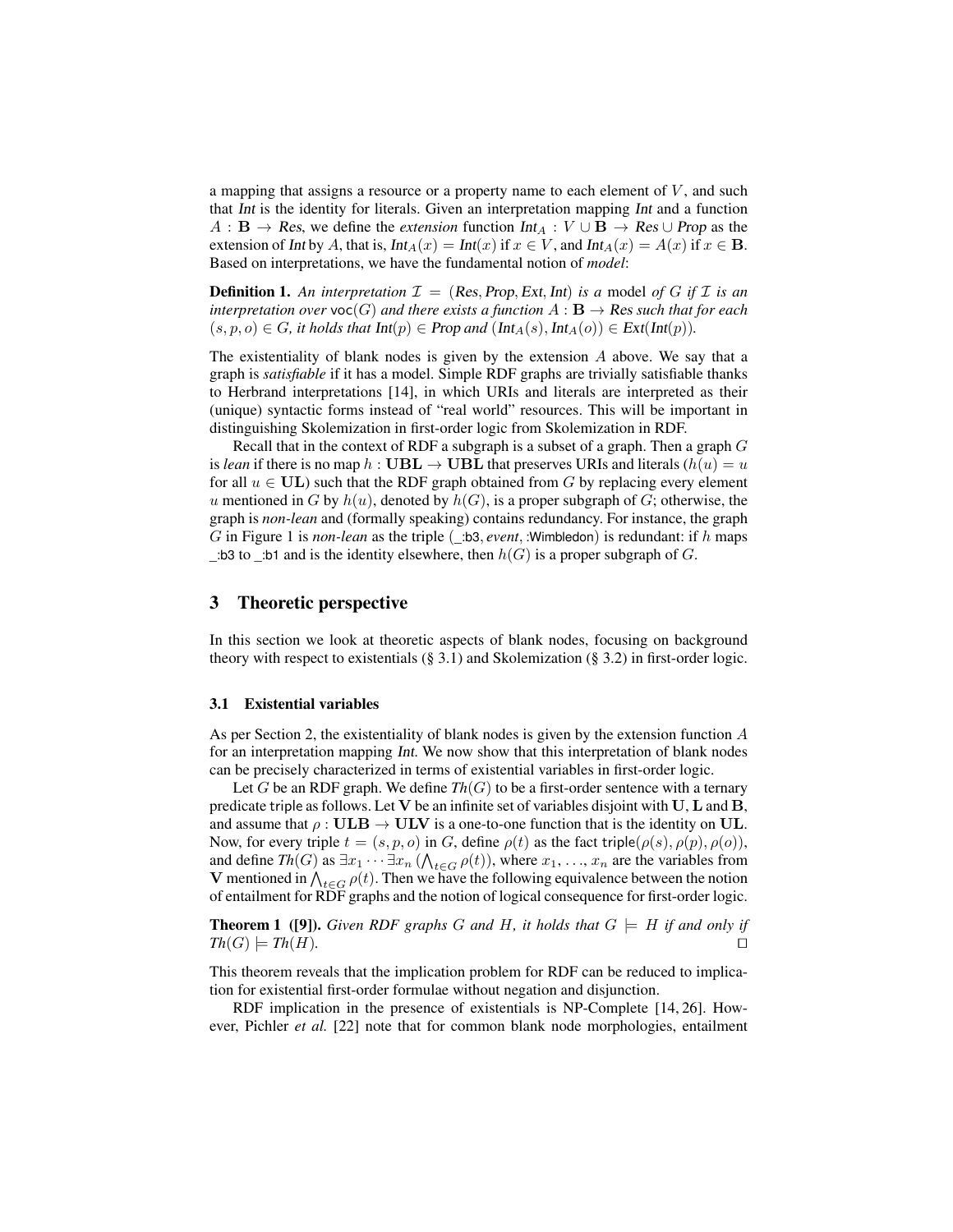becomes tractable. Let  $G$  be a simple RDF graph, and consider the (non-RDF) graph  $\textsf{blank}(G) = (V, E)$  as follows:  $V = \mathbf{B} \cap \textsf{terms}(G)$  and  $E = \{(b, c) \in V \times V \mid b \neq c\}$ and there exists  $P \in \text{terms}(G)$  such that  $(b, P, c) \in G$  or  $(c, P, b) \in G$ . Thus,  $\textsf{blank}(G)$  gives an undirected graph connecting blank nodes appearing in the same triple in G. Let G and H denote two RDF graphs with  $m$  and  $n$  triples respectively. Now, performing the entailment check  $G \models H$  has the upper bound  $O(n^2 + mn^{2k})$ , where  $k = \text{tw}(\text{blank}(H)) + 1$  for  $\text{tw}(\text{blank}(H))$  the *treewidth* of blank $(H)$  [22]. Note that we will survey the treewidth of blank node structures in published data in Section 5.1.2, which gives insights into the expense of RDF entailment checks in practice.

#### 3.2 Skolemization

In first-order logic (FO), Skolemization is a way of removing existential quantifiers from a formula in prenex normal form (a chain of quantifiers followed by a quantifierfree formula). The process was originally defined and used by Thoralf Skolem to generalize a theorem by Jacques Herbrand about models of universal theories [5].

The central idea of Skolemization is to replace existentially quantified variables for "fresh" constants that are not used in the original formula. For example,  $\exists x \forall y R(x, y)$ can be replaced by  $\forall y R(c, y)$  where c is a fresh constant, as this new formula also states that there exists a value for the variable x (in fact,  $x = c$ ) such that  $R(x, y)$ holds for every possible value of variable y. Similarly,  $\forall x \exists y (P(x) \rightarrow Q(y))$  can be replaced by  $\forall x(P(x) \rightarrow Q(f(x)))$ , where the unary function f does not belong to the underlying vocabulary, as in this case we know that for every possible value of variable x, there exists a value of variable y that depends on x and such that  $P(x) \rightarrow Q(y)$ holds. When the original formula does not have universal quantifiers, only constants are needed in the Skolemization process; since only existential quantifiers are found in simple RDF graphs (see Definition 1), we need only talk about Skolem constants. However, if Skolemization was used to study the satisfiability of logical formulae in more expressive languages (e.g., OWL), Skolem functions would be needed.

The most important property of Skolemization in first-order logic is that it preserves satisfiability of the formula being Skolemized. In other words, if  $\psi$  is a Skolemization of a formula  $\varphi$ , then  $\varphi$  and  $\psi$  are equisatisfiable, meaning that  $\varphi$  is satisfiable (in the original vocabulary) if and only if  $\psi$  is satisfiable (in the extended vocabulary, with the new Skolem functions and constants). Nevertheless, this property is of little value when Skolemizing RDF graphs since we recall that all simple RDF graphs are satisfiable.

### 4 Blank nodes in the standards

We now look at the treatment of blank nodes in the RDF-related standards, *viz.* RDF syntaxes, RDFS, OWL, RIF and SPARQL; we also cover RDB2RDF and SPARQL 1.1.

#### 4.1 RDF Syntaxes

We first give general discussion on the role of blank nodes in RDF syntaxes.

Support for blank nodes. All RDF syntaxes allow blank nodes to be explicitly labeled; in N-Triples, explicit labeling is necessary. Explicit labels allow blank nodes to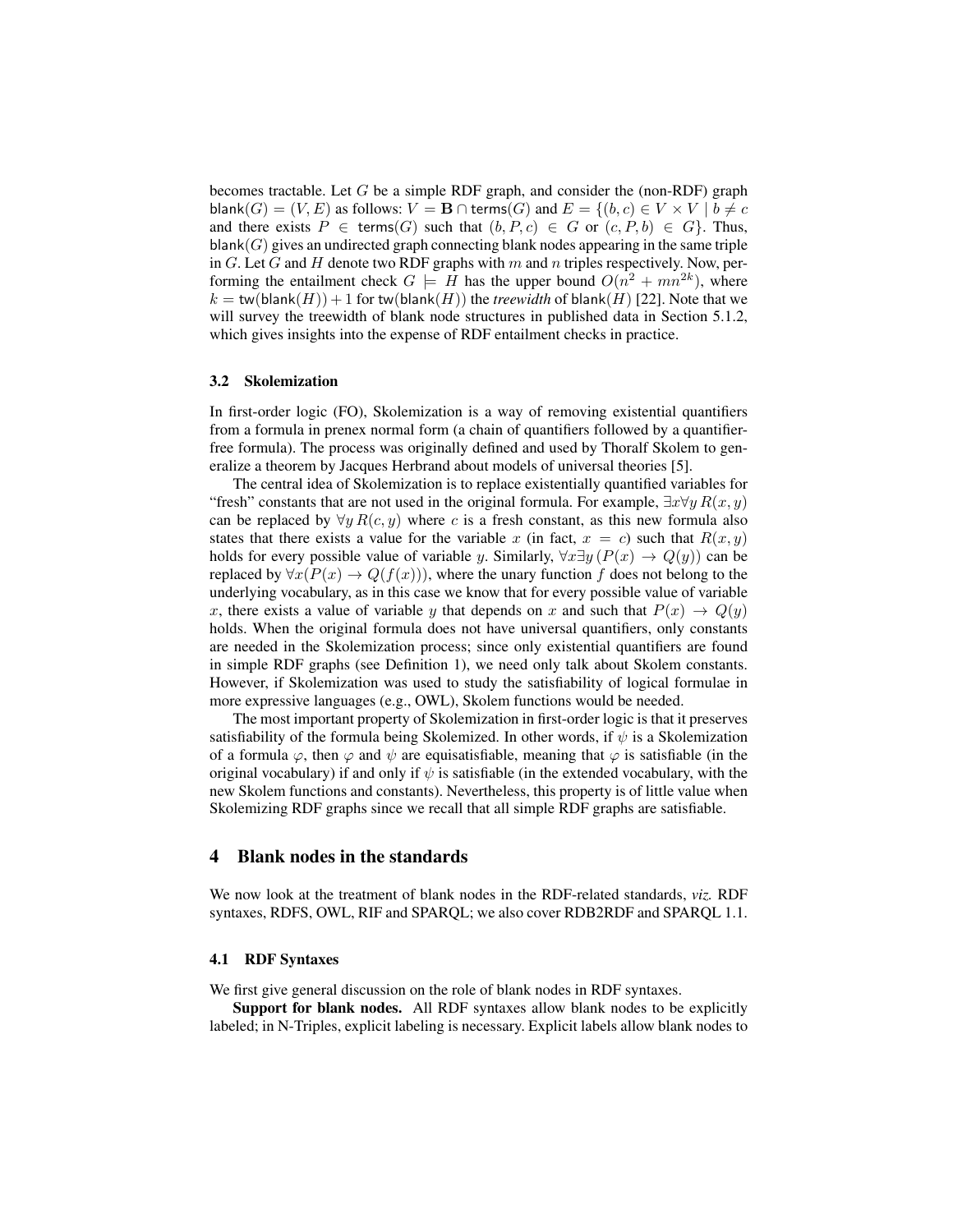be referenced outside of nested elements and thus to be used in arbitrary graph-based data even though the underlying syntaxes (*e.g.*, XML) are inherently tree-based. Note that we will study cyclic blank node structures in published data later in Section 5.1.2.

Features requiring blank nodes. Blank nodes play two major (and related) roles in all but the N-Triples syntax. First, aside from N-Triples, all syntaxes passively default to representing resources as blank nodes when optional URIs are omitted. Second, blank nodes are also used in shortcuts for  $n$ -ary predicates and RDF lists (aka. containers) [14, § 3.3.1] in Turtle and RDF/XML, as well as containers [14, § 3.3.2] and reification [14, § 3.3.1] in RDF/XML. For example, the Turtle shortcut:

:GrandSlam :order (:AustralianOpen :FrenchOpen :Wimbledon :USOpen) .

represents an RDF list. This would be equivalently representable in Turtle's squarebracket syntax (*left*), and full verbose forms (*right*) as follows:

| :GrandSlam :order                           | :GrandSlam :order :b1.         |                       |
|---------------------------------------------|--------------------------------|-----------------------|
| [rdf:first : AustralianOpen; rdf:rest       | .b1 rdf:first :AustralianOpen. | .b1 rdf:rest :b2 .    |
| [rdf:first :FrenchOpen ; rdf:rest           | .b2 rdf:first :FrenchOpen:     | .b2 rdf:rest :b3 .    |
| [rdf:first : Wimbledon ; rdf:rest           | :b3 rdf:first :Wimbledon .     | .b3 rdf:rest :b4.     |
| [  rdf:first :USOpen ; rdf:rest rdf:nil ]]] | :b4 rdf:first :USOpen .        | :b4 rdf:rest rdf:nil. |

In the two shortcut notations, the labels of the "structural" blank nodes are left implicit. Similar shortcuts using unlabeled blank nodes hold for  $n$ -ary predicates, reification and containers in RDF/XML. Note that such shortcuts can only induce "trees" of blank nodes; *e.g.*,  $\therefore$  b1 :p  $\therefore$  b2  $\therefore$  b2 :p  $\therefore$  b1  $\therefore$  cannot be expressed without explicit labels.

Issues with blank nodes. Given a fixed, serialized RDF graph (*i.e.*, a document), labeling of blank nodes can vary across parsers and across time. Checking if two representations originate from the same data thus often requires an isomorphism check, for which in general, no polynomial algorithms are known (*cf. e.g.* [6] in the RDF context). Further, consider a use-case tracking the changes of a document over time; given that parsers can assign arbitrary labels to blank nodes, a simple syntactic change to the document may cause a dramatic change in blank node labels, making precise change detection difficult (other than on a purely syntactic level). We note that isomorphism checking is polynomial for "blank node trees" (*e.g.*, as generated for documents without explicit blank node labels) [17].

In practice. Parsers typically feature a systematic means of labeling blank nodes based on the explicit blank node labels and the order of appearance of implicit blank nodes. The popular Jena Framework<sup>4</sup> offers methods for checking the RDF-equivalence of two graphs. We will further discuss blank nodes in publishing in Section 5.

#### 4.2 RDF Schema (RDFS)

RDF Schema (RDFS) is a lightweight language for describing RDF vocabularies, which allows for defining sub-class, sub-property, domain and range relations between class and property terms (as appropriate). The RDFS vocabulary—incl., *e.g.*, rdfs:domain, rdfs:range, rdfs:subClassOf and rdfs:subPropertyOf—is well-defined by means of a (normative) model-theoretic semantics, accompanied by a (non-normative) set of entailment rules to support inferencing [14, 20].

<sup>4</sup> http://jena.sourceforge.net/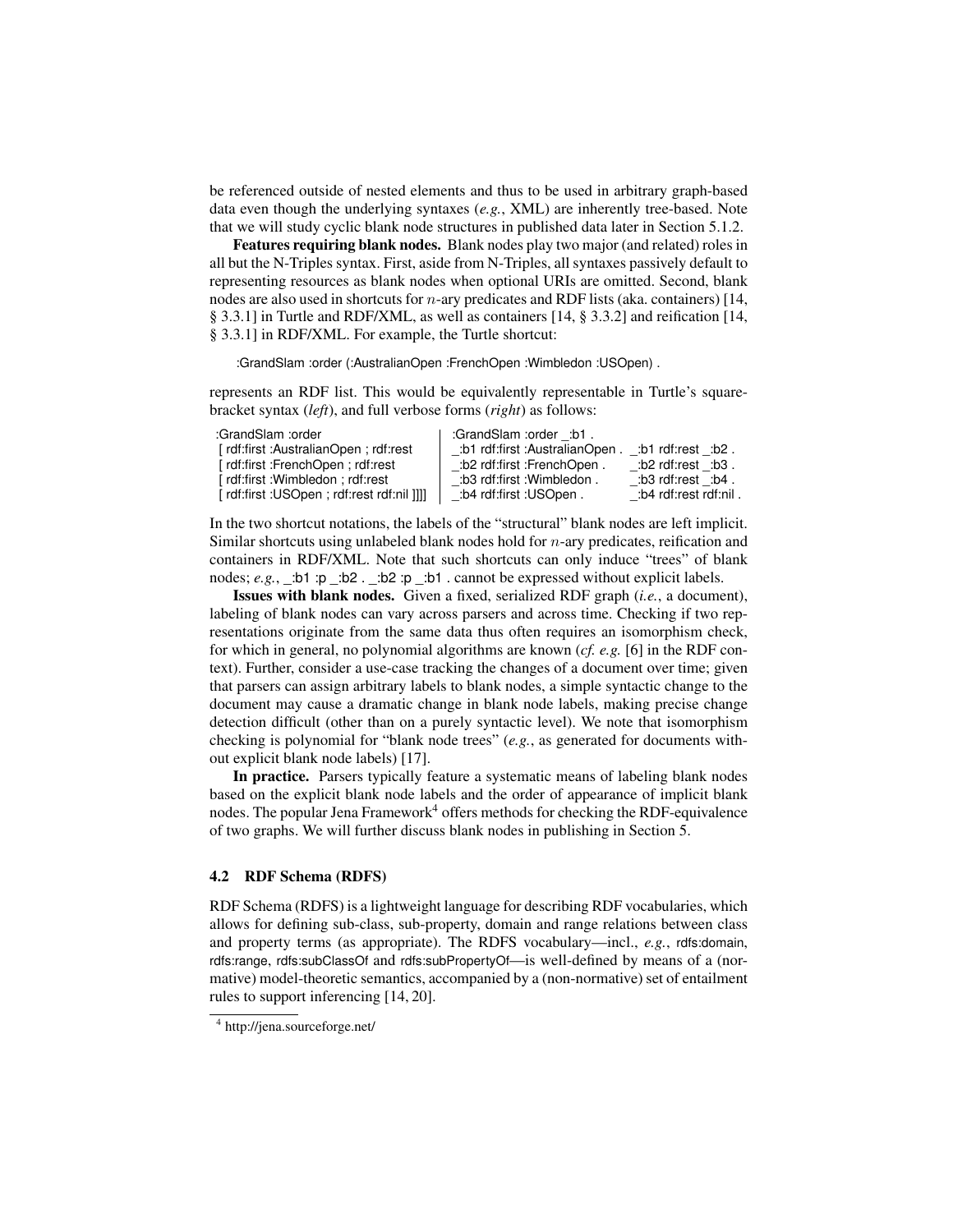Support for blank nodes. RDFS entailment is built on top of simple entailment, and thus supports an existential semantics for blank nodes.

Features requiring blank nodes. Blank nodes are used as "surrogates" for literals through entailment rules LG/GL in [14]. This is necessary for completeness of the entailment rules w.r.t. the formal semantics such that literal terms can "travel" to the subject position of triples by means of their surrogates [14]; for instance, the triples

:Federer atp:name ''Roger Federer'' . atp:name rdfs:range atp:PlayerName .

entail the triple  $\Delta E_{\text{Federer}}$  rdf:type atp:PlayerName by the RDFS rules LG and RDFS2 [14]. Here, the "surrogate" blank node  $\Delta E_{\text{Federer}}$  represents the actual literal, whereas the direct application of rule RDFS2 (without LG) would result in a non-valid RDF triple having a literal in the subject position; *viz.* "Roger Federer" rdf:type atp:PlayerName .

Issues with blank nodes. Existential semantics for blank nodes makes RDFS entailment NP-Complete [14, 13, 26, 20]. Further, ter Horst [26] showed that the RDFS entailment lemma in the non-normative section of the RDF Semantics is incorrect: blank node surrogates are still not enough for the completeness of rules in [14, § 7], where blank nodes would further need to be allowed in the predicate position. For example, consider the three triples  $(1)$ : Federer :wins :b1,  $(2)$ :wins rdfs:subPropertyOf :p, and  $(3)$ \_:p rdfs:domain :Competitor, we still cannot infer the triple :Federer rdf:type :Competitor, since the required intermediate triple :Federer \_:p \_:b1 is not valid in RDF.

In practice. To overcome the NP-completeness of simple entailment, RDFS rulebased reasoners often apply Herbrand interpretations over blank nodes such that they denote their own syntactic form: this "ground RDFS entailment" is equisatisfiable and tractable [26]. Avoiding the need for (or supplementing) literal surrogates, reasoners often allow various forms of "generalized triples" in intermediate inferencing steps, with relaxed restrictions on where blank nodes and literals can appear [26, 11].

### 4.3 Web Ontology Language (OWL)

The Web Ontology Language (OWL) is a more expressive language than RDFS (but which partially re-uses RDFS vocabulary). With the advent of OWL 2, there are now eight standard profiles of OWL. OWL Full and OWL 2 Full are given an RDF-Based Semantics [24] and so are compatible with arbitrary RDF graphs, but are undecidable [11]. OWL Lite, OWL DL, OWL 2 EL, OWL 2 QL and OWL 2 RL are given a Direct Semantics based on Description Logics (DL) formalisms and are decidable [11], but are not compatible with arbitrary RDF graphs. Further, OWL 2 RL features the OWL 2 RL/RDF entailment ruleset: a partial axiomatization of the RDF-Based Semantics.

Support for blank nodes. The RDF-Based Semantics is built on top of simple entailment [24], and considers blank nodes as existentials. The OWL Direct Semantics does not treat blank nodes in assertions, where special DL-based existentials are instead supported; *e.g.*, the implicit assertion that :Federer won "something" can be expressed in the DL axiom Federer  $\in \exists$ wins. $\top$  (*i.e.*, on a level above blank nodes).

Features requiring blank nodes. For the DL-based (sub)languages of OWL, blank nodes are used to map between DL-based structural syntaxes and RDF representations: the structural syntaxes feature special  $n$ -ary predicates represented with blank nodes in RDF. For example, the DL concept ∃wins. T is expressed structurally as ObjectSomeValuesFrom(OPE(:wins) CE(owl:Thing)), which maps to the following three RDF triples: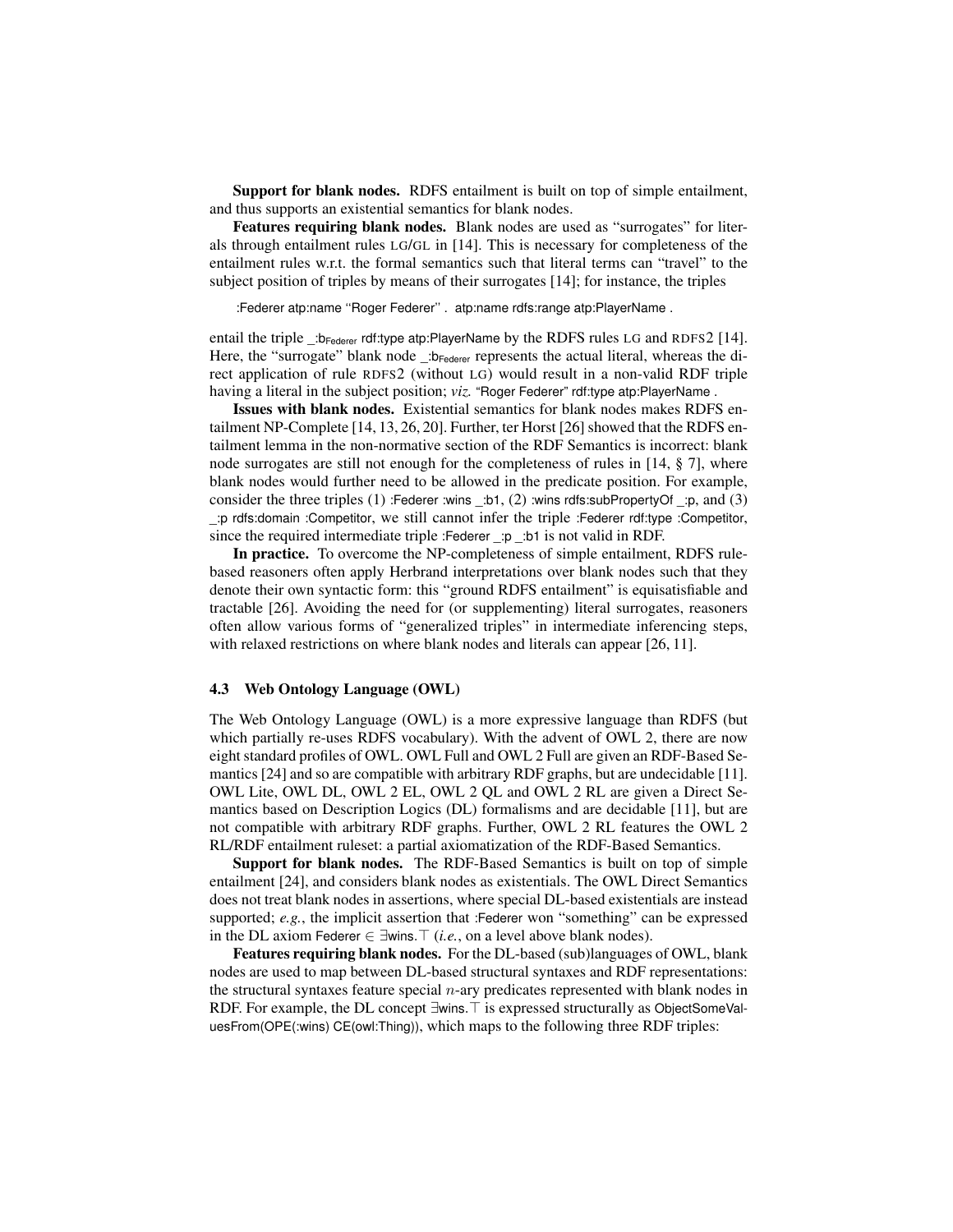\_:x a owl:Restriction . \_:x owl:someValuesFrom owl:Thing . \_:x owl:onProperty :wins .

Blank nodes are also required to represent RDF lists used in the mapping, *e.g.*, of OWL union classes, intersection classes, enumerations, property chains, complex keys, *etc.* An important aspect here is the locality of blank nodes: if the above RDF representation is valid in a given graph, it is still valid in an Open World since, *e.g.*, an external document cannot add another value for owl:onProperty to \_:x.

Issues with blank nodes. Once RDF representations are parsed, DL-based tools are agnostic to blank nodes; existentials are handled on a higher level. RDF-based tools encounter similar issues as for RDFS; *e.g.*, OWL 2 RL/RDF supports generalized triples [11] (but otherwise gives no special treatment to blank nodes).

In practice. Rule-based reasoners—supporting various partial-axiomatizations of the RDF-Based Semantics such as DLP [12], pD\* [26] or OWL 2 RL/RDF [11]—again often apply Herbrand interpretations over blank nodes. ter Horst proposed pD\*sv [26] which contains an entailment rule with an existential blank node in the head to support owl:someValuesFrom, but we know of no system supporting this rule.

### 4.4 SPARQL Protocol And RDF Query Language (SPARQL)

SPARQL [23] is the standard query language for RDF, and includes an expressive set of query features. An important aspect of SPARQL is the notion of *Named Graphs*: SPARQL querying is defined over a *dataset* given as  $\{G_0,(u_1, G_1), \ldots, (u_n, G_n)\}$ such that  $u_1, \ldots, u_n \in \mathbf{U}$ , and  $G_0, \ldots, G_n$  are RDF graphs; each pair  $(u_i, G_i)$  is called a *named graph* and  $G_0$  is called the *default graph*.

Support for blank nodes. With respect to querying over *blank nodes in the dataset*, SPARQL considers blank nodes as constants scoped to the graph they appear in [23, § 12.3.2]. Thus, for example, the query:

SELECT DISTINCT ?X WHERE { :Federer :wins ?X . ?X :event :Wimbledon . }

issued over the graph depicted in Figure 1 would return  $\{\{(?X, \_:b1)\}, \{(?X, \_:b3)\}\}\$ as distinct solution mappings, here effectively considering blank nodes as constants. Interestingly, SPARQL 1.1—currently a Working Draft—introduces a COUNT aggregate, which, with an analogue of the above query, would answer that :Federer won an event at :Wimbledon *twice*. Posing the same COUNT query over a lean (and thus RDF equivalent [14]) version of Figure 1 would return *once*.

Features requiring blank nodes. SPARQL uses *blank nodes in the query* to represent *non-distinguished variables*, *i.e.*, variables which can be arbitrarily bound, but which cannot be returned in a solution mapping. For example:

SELECT ?p WHERE { ?p :wins \_:t . \_:t :event :Wimbledon . \_:t :year \_:y . }

requests players who have won *some* Wimbledon event in *some* year (*viz.*, :Federer).<sup>5</sup> We note that such queries can be expressed by replacing blank nodes with fresh query variables. A special case holds for CONSTRUCT templates which generate RDF from solution mappings: a blank node appearing in a query's CONSTRUCT clause is replaced by a fresh blank node for each solution mapping in the resulting RDF.

<sup>&</sup>lt;sup>5</sup> Further note that blank nodes are scoped to Basic Graph Patterns (BGPs) of queries.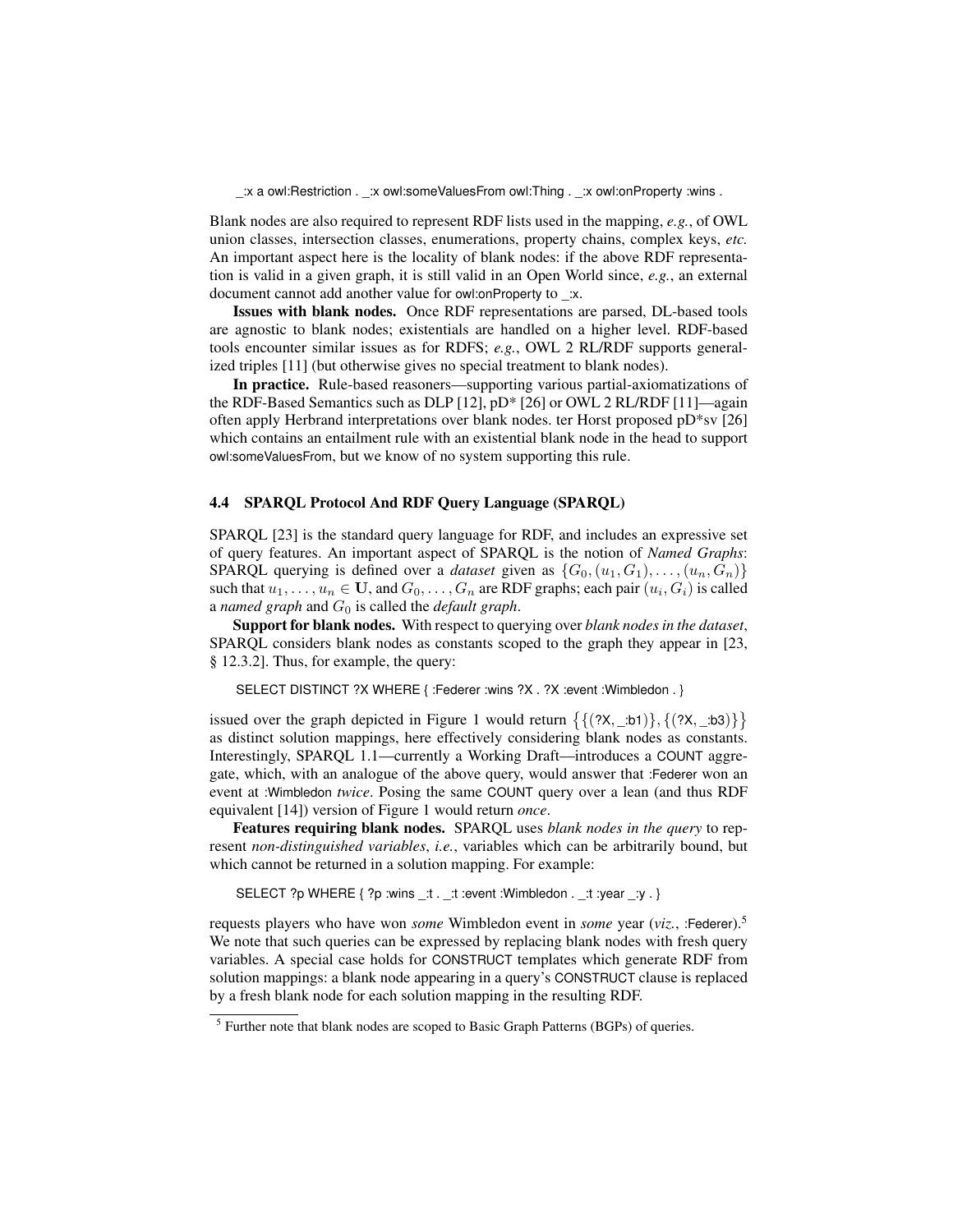Issues with blank nodes. A practical problem posed by blank nodes refers to "round-tripping", where a blank node returned in a solution mapping cannot be referenced in a further query. Consider receiving the result binding  $(2x, \pm b1)$  for the previous DISTINCT query; one cannot ask a subsequent query for what year the tournament \_:b1 took place since the \_:b1 in the solution mapping no longer has any relation to that in the originating graph; thus, the labels need not correspond to the original data. Further, SPARQL's handling of blank nodes can cause different behavior for RDF-equivalent graphs, where, *e.g.*, leaning a graph will affect results for COUNT.

In practice. Where round-tripping is important, SPARQL engines often offer a special syntax for effectively Skolemizing blank nodes. For example,  $ARQ^6$  is a commonly (re)used SPARQL processor which supports a non-standard <\_:b1> style syntax for terms in queries, indicating that the term can only be bound by a blank node labeled "b1" in the data. Virtuoso<sup>7</sup> [8] supports the <nodeID://b1> syntax with similar purpose, but where blank nodes are only externalized in this syntax and (interestingly) where isBlank(<nodeID://b1>) evaluates as true.

# 4.5 RDB2RDF

In the last 10 years, we have witnessed an increasing interest in publishing relational data as RDF. This has resulted in the creation of the RDB2RDF W3C Working Group, whose goal is to standardize a language for mapping relational data into RDF [7, 2]. Next we show the current proposal of the Working Group about the use of blank nodes in the mapping language.

Support for blank nodes. The input of the mapping language being developed by the RDB2RDF Working Group is a relational database, including the schema of the relations being translated and the set of keys and foreign keys defined over them. The output of this language is an RDF graph that may contain blank nodes.

Features requiring blank nodes. The RDF graph generated in the translation process identifies each tuple in the source relational database by means of a URI. If the tuple contains a primary key, then this URI is based on the value of the primary key. If the tuple does not contain such a constraint, then a blank node is used to identify it in the generated RDF graph [2].

Issues with blank nodes. In the mapping process, blank nodes are used as identifiers of tuples without primary keys [2], and as such, two of these blank nodes should not be considered as having the same value. Thus, the existential semantics of blank nodes in RDF is not appropriate for this use.

# 5 Blank nodes in publishing

In this section, we survey the use of blank nodes in RDF data published on the Web. The recent growth in RDF Web data is thanks largely to the pragmatic influence of the Linked Data community [4, 15], whose guidelines are unequivocal on the subject of blank node usage; in a recent book, Bizer *et al.* [15] only mention blank nodes in the section entitled "RDF Features Best Avoided in the Linked Data Context", as follows:

<sup>6</sup> http://jena.sourceforge.net/ARQ/

<sup>7</sup> http://virtuoso.openlinksw.com/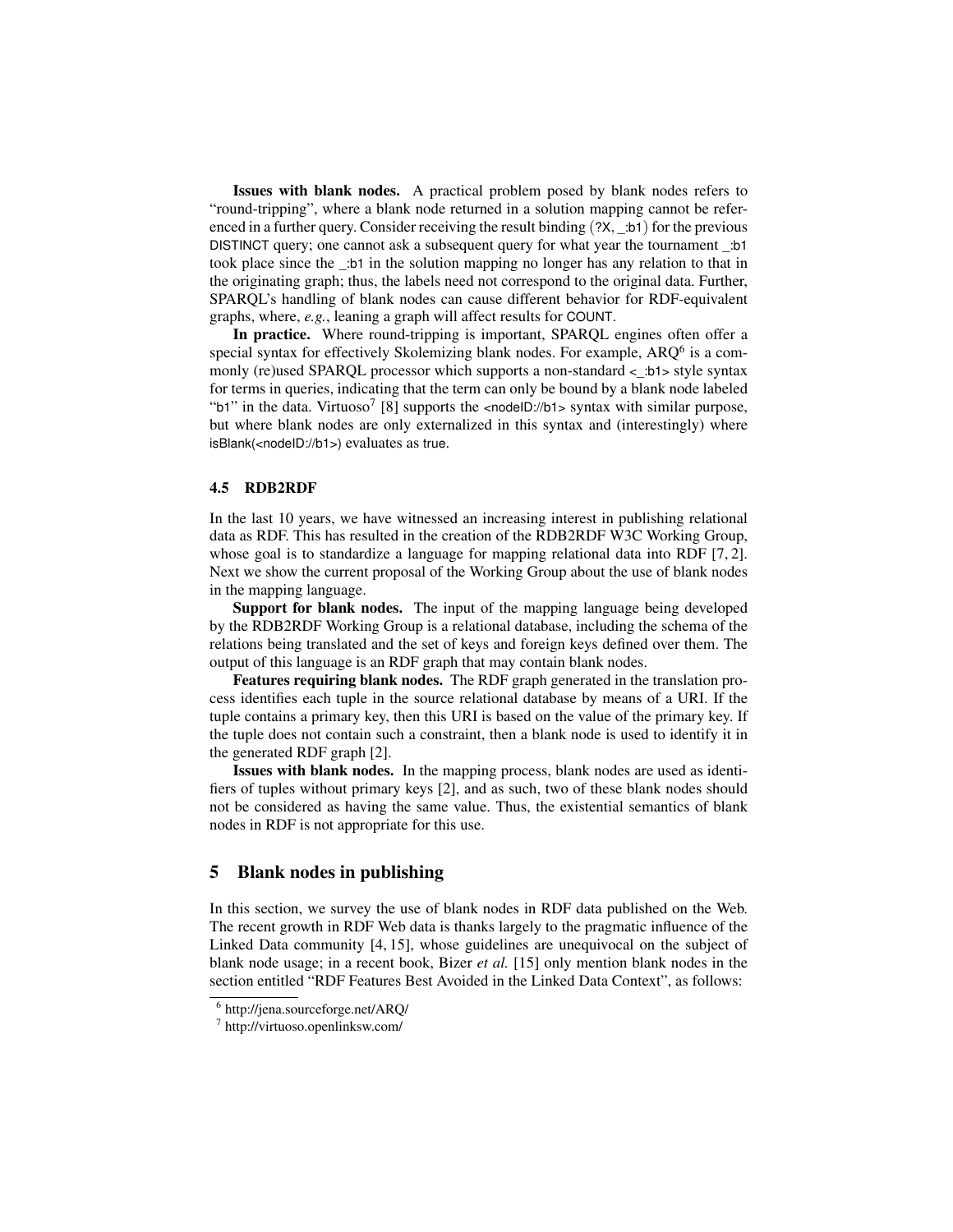*"The scope of blank nodes is limited to the document in which they appear,* [...] *reducing the potential for interlinking between different Linked Data sources.* [...] *it becomes much more difficult to merge data from different sources when blank nodes are used,* [...] *Therefore, all resources in a data set should be named using URI references."* —[15, § 2.4.1]

With this (recent) guideline discouraging blank nodes in mind, we now provide an empirical study of the prevalence of blank nodes in published data (§ 5.1.1), and of the morphology of blank nodes in such data  $(\S 5.1.2)$ . Finally, we briefly discuss the results of a poll conducted on public Semantic Web mailing lists (§ 5.2).

### 5.1 Empirical survey of blank nodes in Linked Data

With the previous guidelines in mind, we now present an empirical survey of the prevalence and nature of blank nodes in Linked Data published on the Web. Our survey is conducted over a corpus of 1.118 g quadruples (965 m unique triples) extracted from 3.985 m RDF/XML documents through an open-domain crawl conducted in May 2010. The corpus consists of data from 783 different pay-level domains, which are direct subdomains of either top-level domains (such as dbpedia.org), or country code second-level domains (such as bbc.co.uk). We performed a domain-balanced crawl: we assign a queue to each domain, and in each round, poll a URI to crawl from each queue in a roundrobin fashion. This strategy led to 53.2% of our raw data coming from the hi5.com FOAF exporter, which publishes documents with an average of 2,327 triples per document: an order of magnitude greater than the 140 triple/doc average from all other domains [16]. Note that this corpus represents a domain-agnostic *sample* of RDF published on the Web. The bias of sampling given by the dominance of hi5.com is important to note; thus, along with measures from the monolithic dataset, we also present per-domain statistics. Details of the crawl and the corpus are available (in significant depth) in [16, § 4].

5.1.1 Prevalence of blank nodes in published data We looked at terms in the datalevel position of triples in our corpus: *i.e.*, positions other than the predicate or object of rdf:type triples which are occupied by property and class terms respectively. We found 286.3 m unique terms in such positions, of which 165.4 m (57.8%) were blank nodes, 92.1 m (32.2%) were URIs, and 28.9 m (10%) were literals. Each blank node had on average 5.233 data-level occurrences (the analogous figure for URIs was 9.41 datalevel occurrences:  $1.8 \times$  that for blank nodes). Each blank node occurred, on average, 0.995 times in the object position of a non-rdf:type triple, with 3.1 m blank nodes (1.9% of all blank nodes) not occurring in the object position; conversely, each blank node occurred on average 4.239 times in the subject position of a triple, with 69 k (0.04%) not occurring in the subject position.<sup>8</sup> Thus, we surmise that (i) blank nodes are prevalent on the Web; (ii) most blank nodes appear in both the subject and object position, but occur most prevalently in the former, possibly due to the tree-based RDF/XML syntax.

<sup>8</sup> We note that in RDF/XML syntax—essentially a tree-based syntax—blank nodes can only ever occur once in the object position of a triple unless rdf:nodeID is used, but can occur multiple times in the subject position.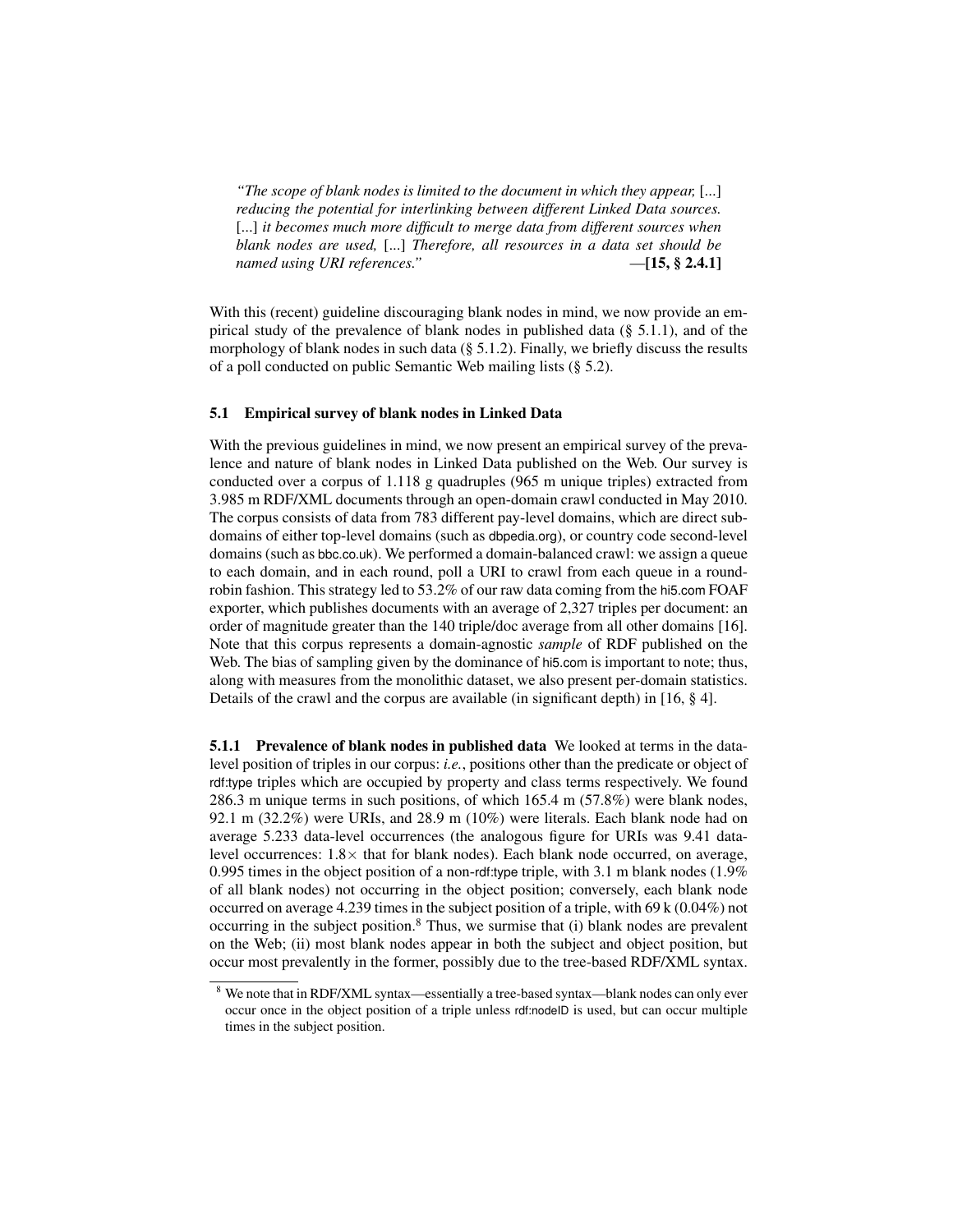| # domain                 |             | bnodes % bnodes LOD? |   |
|--------------------------|-------------|----------------------|---|
| $1$ hi <sub>5</sub> .com | 148,409,536 | 87.5                 | X |
| 2 livejournal.com        | 8,892,569   | 58.0                 | X |
| 3 ontologycentral.com    | 2,882,803   | 86.0                 | X |
| 4 opiumfield.com         | 1,979,915   | 17.4                 | X |
| 5 freebase.com           | 1,109,485   | 15.6                 |   |
| $6$ vox.com              | 843,503     | 58.0                 | X |
| 7 rdfabout.com           | 464,797     | 41.7                 |   |
| 8 opencalais.com         | 160.441     | 44.9                 |   |
| 9 soton.ac.uk            | 117,390     | 19.1                 |   |
| $10$ bbc.co.uk           | 101.899     | 7.4                  |   |

Table 1. Top publishers of blank nodes in our corpus

Again, much of our corpus consists of data crawled from high-volume exporters of FOAF profiles—however, such datasets are often not considered as Linked Data, where, *e.g.*, they are omitted from the Linked Open Data (LOD) cloud diagram due to lack of links to external domains.<sup>9</sup> Table 1 lists the top ten domains in terms of publishing unique blank nodes found in our corpus; "%bnodes" refers to the percentage of all unique data-level terms appearing in the domain's corpus which are blank nodes; "LOD?" indicates whether the domain features in the LOD cloud diagram. Of the 783 domains contributing to our corpus, 345 (44.1%) did not publish any blank nodes. The average percentage of unique terms which were blank nodes for each domain—*i.e.*, the average of %bnodes for all domains—was 7.5%, indicating that although a small number of high-volume domains publish many blank nodes, many other domains publish blank nodes more infrequently. The analogous figure including only those domains appearing in the LOD cloud diagram was 6.1%.

5.1.2 Structure of blank nodes in published data As per Section 3.1, checking  $G \models H$  has the upper bound  $\mathcal{O}(n^2 + mn^{2k})$ , where k is one plus the *treewidth* of the blank node structure blank $(H)$  [22]. Intuitively, treewidth provides a measure of how close a given graph is to being a tree; for example, the treewidth of trees and forests is 1, the treewidth of cycles is 2 (a cycle is "almost" a tree: take out an edge from a cycle and you have a tree) and the treewidth of a complete graph on n vertexes is  $n - 1$ . A detailed treatment is out of scope, but we refer the interested reader to [22]. However, we note that all graphs whose treewidth is greater than 1 are cyclic. From this, it follows that simple entailment checking only becomes difficult when blank nodes form cycles:

*"*[...] *in practice, an RDF graph contains rarely blank nodes, and even less blank triples.*<sup>10</sup> *Hence, most of the real RDF graphs are acyclic or have low treewidth such as 2, and the entailment can be tested efficiently* [...]*."*—[22, § 4]

To cross-check this claim, we ran the following analysis over all documents (RDF graphs) in our corpus. For each document  $G$ , we extracted blank $(G)$  and separated

<sup>&</sup>lt;sup>9</sup> See http://lod-cloud.net/

<sup>&</sup>lt;sup>10</sup> In the terminology of [22], a *blank triple* is an element of  $\mathbf{B} \times \mathbf{U} \times \mathbf{B}$ .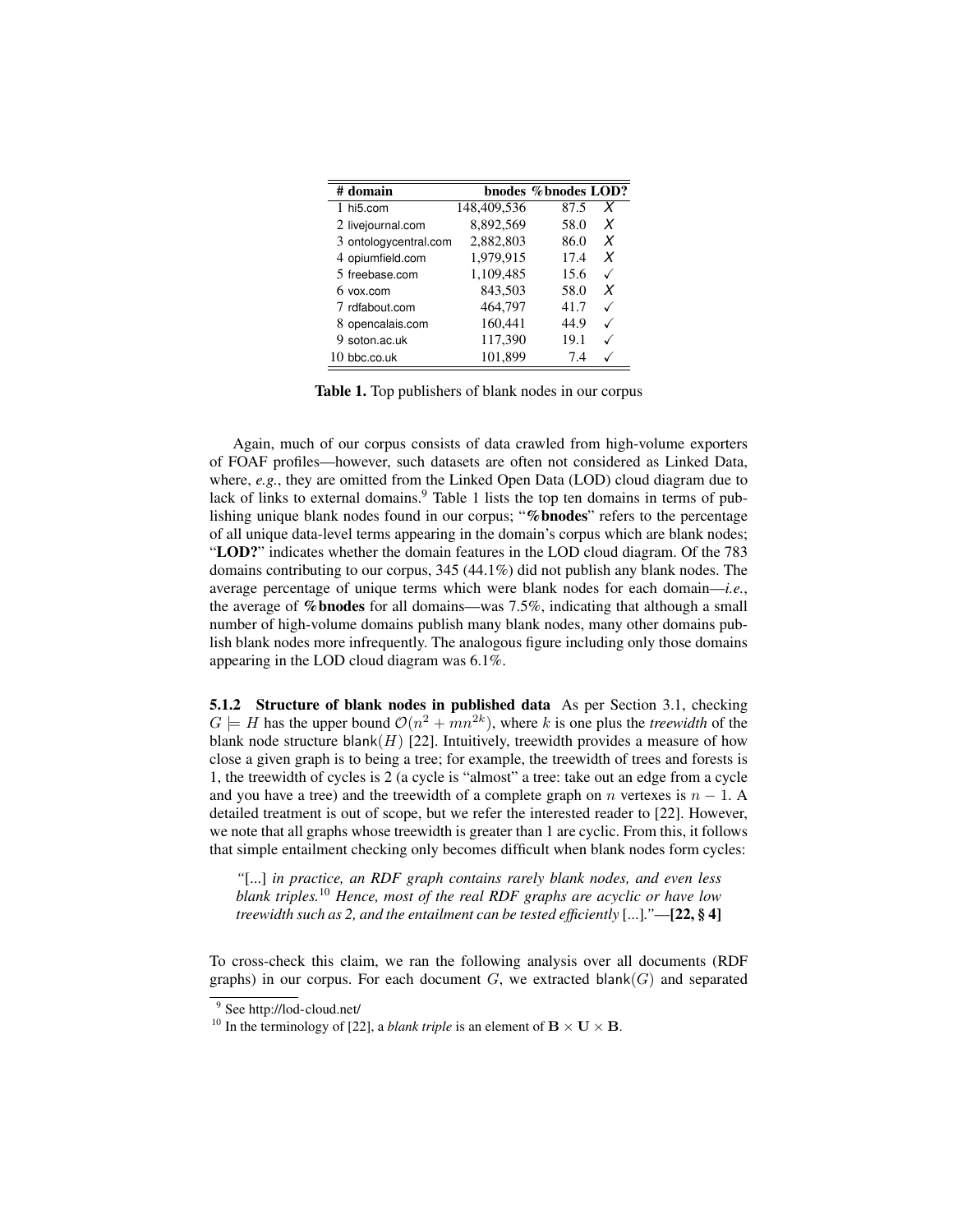|   | treewidth # components |
|---|------------------------|
|   | 518,831                |
| 2 | 8,134                  |
| 3 | 208                    |
| 4 | 99                     |
| 5 | 23                     |
| 6 |                        |
|   |                        |



Table 2. tw distribution

Fig. 2. C where tw $(C) = 7$ 

out the connected components thereof using a UNION-FIND algorithm [25]. We found 918 k documents (23% of all documents) containing blank nodes, with 376 k (9% of all documents) containing "non-reflexive" blank triples. We found a total of 527 k nonsingleton connected components, an average of 1.4 components per document with some blank triple. We then checked the treewidth of all 527 k components using the QUICKBB algorithm [10], where the distribution of values is given in Table 2. Notably, 98.4% of the components are acyclical, but a significant number are cyclical (treewidth greater than 1). One document<sup>11</sup> contained a single component C with 451 blank nodes and 887 (undirected) edges and a treewidth of 7. Figure 2 renders this graph, where vertexes are blank nodes and edges are based on blank triples; for clarity, we collapse groups of n disconnected vertexes with the same neighbors into single nodes labeled  $n$ (note that these are not  $n$ -cliques).

We conclude that the majority of documents surveyed contain tree-based blank node structures. However, a small fraction contain complex blank node structures for which entailment is potentially very expensive to compute.

#### 5.2 Survey of publishing

To further understand how blank nodes are used, we made a simple poll<sup>12</sup> asking users what is their intended meaning when they publish triples with blank nodes. Herein, we briefly discuss the results, and we refer the interested reader to the web page for more details. We sent the poll to two W3C's public mailing lists: Semantic Web and Linked Open Data, and got 88 responses. In order to identify active publishers, we asked participants to indicate which datasets appearing in the LOD cloud (if any) they have contributed to; 10 publishers claimed contributions to a current LOD dataset.

At the top of the web page, before the questions, we explicitly stated that *". . . the poll is trying to determine what you intend when you publish blank nodes. It is not a quiz on RDF Semantics. There is no correct answer"*.

In the first question, we asked participants in which scenarios they would publish a graph containing (only) the following triple: :John :telephone \_:b. We chose the :telephone predicate as an abstract example which could be read as having a literal or URI value. Participants were told to select multiple options which would cover their reason(s) for publishing such a triple. The options were: (*1.a*) *John has a tel. number whose value*

<sup>11</sup> http://www.rdfabout.com/rdf/usgov/congress/people/B000084

<sup>12</sup> http://db.ing.puc.cl/amallea/blank-nodes-poll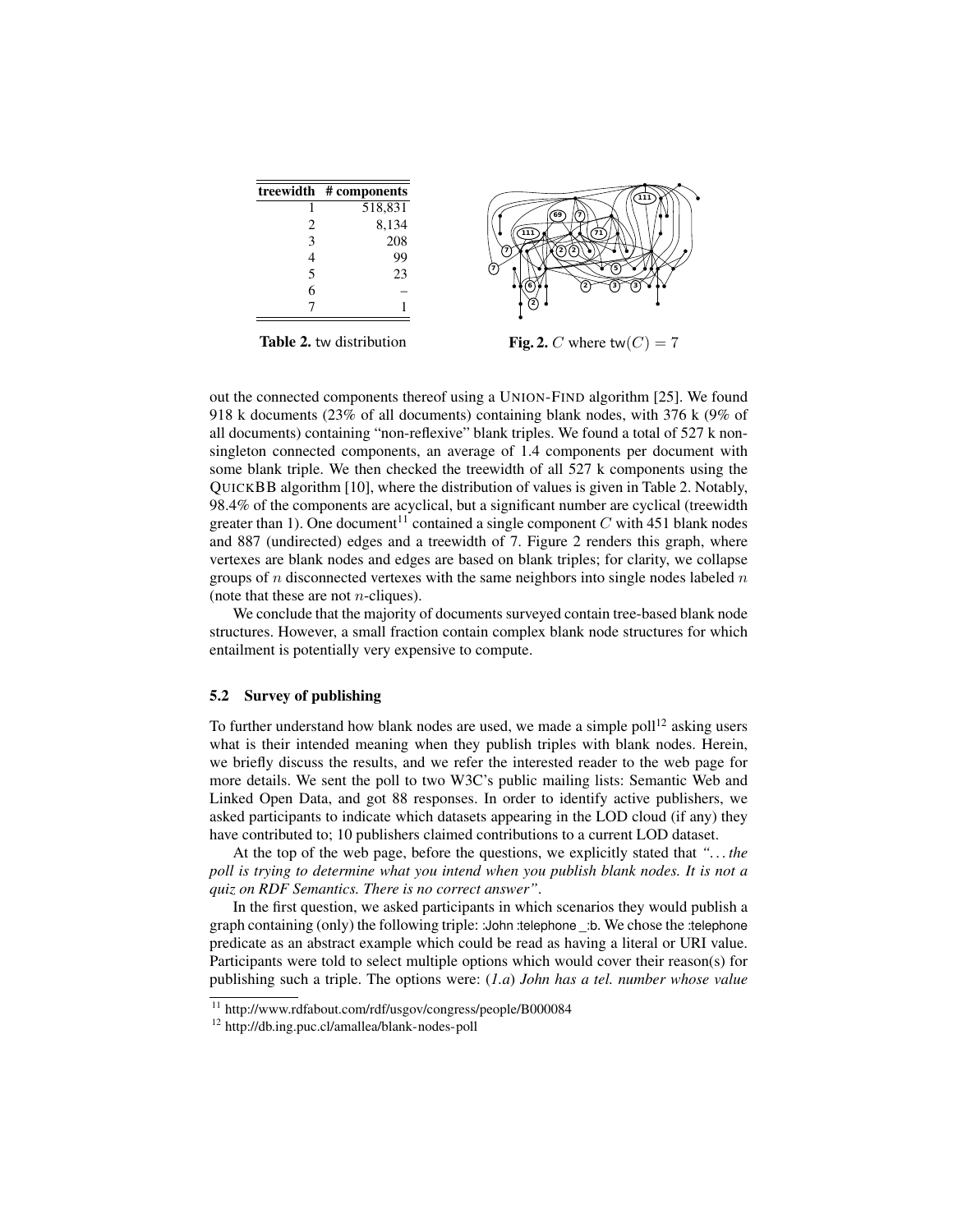*is unknown*; (*1.b*) *John has a tel. number but its value is hidden,* e.g.*, for privacy*; (*1.c*) *John has no tel. number*; (*1.d*) *John may or may not have a tel. number*; (*1.e*) *John's number should not be externally referenced*; (*1.f*) *I do not want to mint a URI for the tel. number*; and (*1.g*) *I would not publish such a triple*. The results were as follows:

|                                                  |  |  | 1.a 1.b 1.c 1.d 1.e 1.f $1.g$ |  |
|--------------------------------------------------|--|--|-------------------------------|--|
| all (88) 46.6% 23.9% 0% 2.3% 18.2% 37.5% 41.0%   |  |  |                               |  |
| <b>lod</b> (10) $20\%$ 0\% 0\% 0\% 0\% 30\% 70\% |  |  |                               |  |

In the second, we asked participants to select zero or more scenarios in which they would publish a graph containing (only) the following triples: :John :telephone \_:b1, \_:b2. The options were (*2.a*) *John does not have a tel. number*; (*2.b*) *John may not have a tel. number*; (*2.c*) *John has at least one tel. number*; (*2.d*) *John has two different tel. numbers*; (*2.e*) *John has at least two different tel. numbers*; and (*2.f*) *I would not publish such triples*. The results were as follows:

|                                        |  | 2.a 2.b 2.c | 2.d | 2.e | 2.f |
|----------------------------------------|--|-------------|-----|-----|-----|
| all (88) 0% 0% 23.9% 23.9% 35.2% 50.0% |  |             |     |     |     |
| <b>lod</b> (10) 0% 0% 0% 10% 40% 70%   |  |             |     |     |     |

The poll had an optional section for comments; a number of criticisms ( $\sim$ 12) were raised about the :telephone example used and the restriction of having only one or two triples in the graph. This leaves ambiguity as to whether the participant would publish blank nodes at all (*intended*) or would not publish that specific example (*unintended*). Thus, we note that answers *1.g* and *2.f* might be over-represented. Also, one concern was raised about the "right" semantics of blank nodes in RDF (namely, that John has a telephone number, without saying anything about our knowledge of the number) not being an alternative; this was a deliberate choice.

Despite the limitations of the poll, we can see that blank nodes are not typically published with the intent of a non-existent/non-applicable semantics (*1c*,*1d*,*2b*). Obvious as it might be, the most conclusive result is that blank nodes are a divisive issue.

# 6 Alternative treatments of blank nodes

Having covered the various desiderata for blank nodes across the several stakeholders, we now consider some high-level alternatives in light of the discussion thus far. Table 3 summarizes the implications of three conceptual paradigms for blank nodes in different aspects of theory and practice. In the column "Existential", we consider blank nodes with the current semantics of RDF (existential variables). In the column "Local constants" we consider blank nodes as constants with local scope. In the last column, we assume that blank nodes are eliminated from the standard.

The approaches in the second and third columns often require an agreed Skolemization scheme or at least the definition of frame conditions/best practices that guarantee non-conflicting Skolemization across the Web (when considering to eliminate blank nodes in published datasets) or within implementations (when merging datasets with "local constants"). Wherever we state "Sk. scheme", we refer to issues which may be solved by such agreed mechanisms used to generate globally unique URIs from syntax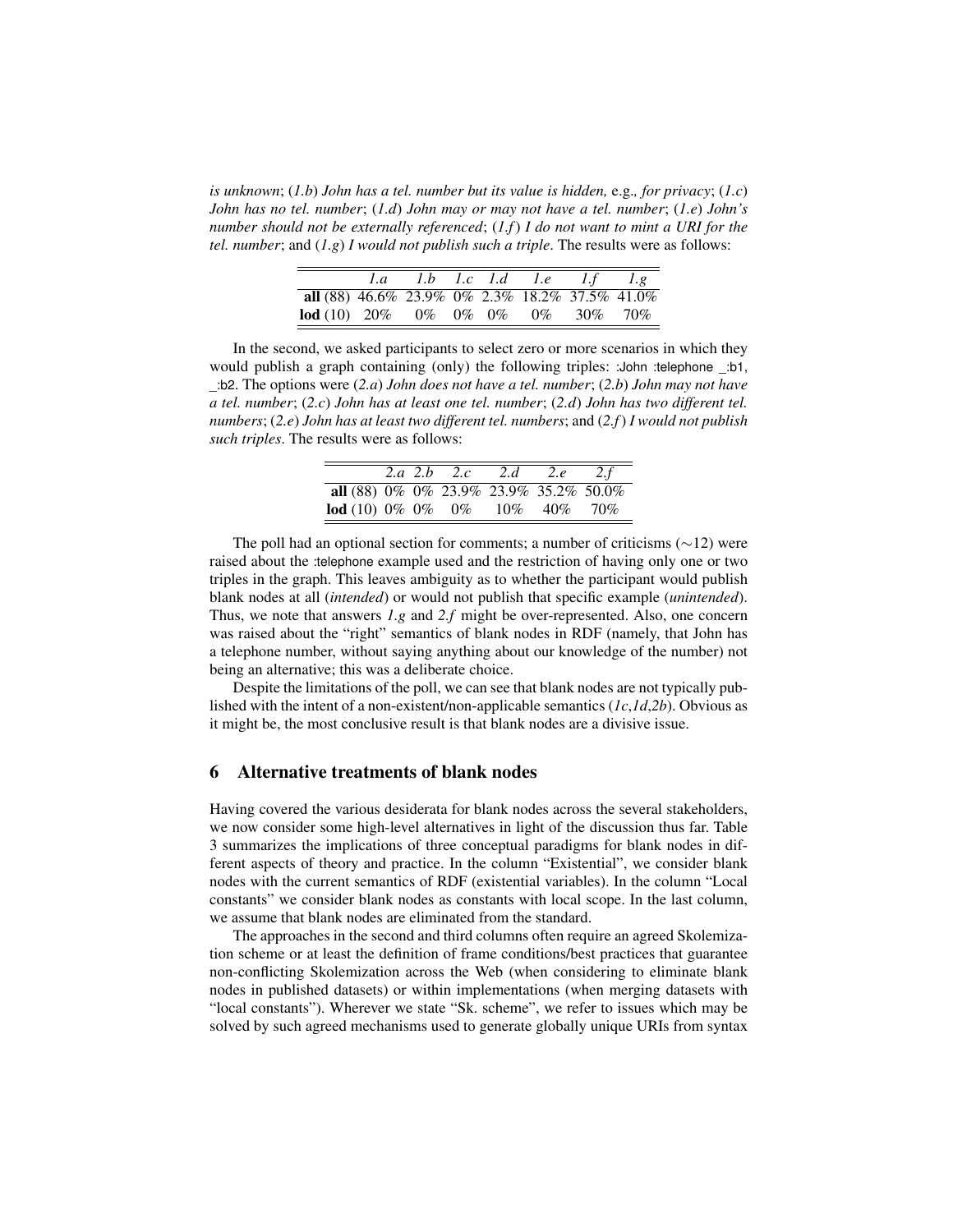|            | standard        | issue                         | <b>Existential</b> |        |             | <b>Local constants</b> |                                                     | <b>No Blank Nodes</b> |
|------------|-----------------|-------------------------------|--------------------|--------|-------------|------------------------|-----------------------------------------------------|-----------------------|
| Ñ<br>THEO) | <b>RDF</b>      | entailment                    | $NP$ -Complete $X$ |        | NP-Complete | X                      | PTime                                               | √                     |
|            |                 | equivalence                   | $NP$ -Complete $X$ |        | NP-Complete | X                      | PTime                                               |                       |
|            | <b>RDFS</b>     | entailment                    | $NP$ -Complete $X$ |        | NP-Complete | X                      | PTime                                               | ✓                     |
|            | <b>Syntaxes</b> | shortcuts                     | no change          |        | no change   | ✓                      | Sk. scheme                                          | $\sim$                |
|            | OWL             | RDF mapping                   | no change          |        | no change   | $\checkmark$           | needs attention                                     | X                     |
| STANDARDS  | <b>RIF</b>      |                               |                    |        |             |                        |                                                     |                       |
|            | <b>SPAROL</b>   | semantics                     | mismatch           | X      | aligns      |                        | aligns                                              |                       |
|            |                 | query syntax                  | no change          | ✓      |             |                        | may need attention $\sim$ may need attention $\sim$ |                       |
|            |                 | round tripping                | Sk. scheme         | $\sim$ | Sk. scheme  | $\sim$                 | no change                                           | √                     |
|            |                 | <b>RDB2RDF</b> no primary key | mismatch           | X      | aligns      | √                      | Sk. scheme                                          | $\sim$                |
| PUBL       | <b>RDF</b>      | unknown values                | no change          | ✓      | no change   | ✓                      | Sk. scheme                                          | $\sim$                |
|            |                 | legacy data                   | ambiguous          | $\sim$ | unambiguous | ✓                      | unambiguous                                         | √                     |
|            |                 |                               |                    |        |             |                        |                                                     |                       |

Table 3. Implications of existential semantics, local constants semantics and total absence of blank nodes in theoretical aspects, standards and publishing.

with implicit or locally scoped labels. We discuss the practicalities of (and proposals for) such schemes in Section 6.1. The core principle here is that locally-scoped artifacts can not "interfere" with each other across documents. For example, to enable syntactic shortcuts in the absence of blank nodes (*i.e.*, when the RDF universe consists of UL), the URIs generated must be globally unique to ensure that legacy resources are not unintentionally referenced and redefined when labels are not given.

In terms of the SPARQL *query syntax*, the use of blank nodes is purely syntactic and is decoupled from how RDF handles them. Even if blank nodes were discontinued, the blank node syntax in queries could still be supported (though a fresh syntax may be preferable). In terms of SPARQL *round tripping*, we refer to enabling blank nodes (either local or existential) to persist across scopes, where one possible solution is, again, Skolemization schemes. Note that SPARQL 1.1 will allow to "mint" custom URIs in results as an alternative to blank nodes.

For RDB2RDF mappings where *no primary key* is available, when removing blank nodes completely, the problem is again essentially one of implicit labeling, where a (possibly specialized) Skolemization scheme would be needed. We note that, unlike for existentials, a constant semantics for blank nodes would align better with the underlying semantics of the database.

For RDF *legacy data*, our intention is to note that for a consumer, how ad-hoc data should be interpreted remains ambiguous in the presence of non-leanness. Again, taking our original example and assuming it has been found on the Web, with the existential blank node semantics it is not clear whether leaning the data would honor the intent of the original publisher. Deciding whether to lean or not may then, *e.g.*, affect SPARQL query answers. For the other alternatives, leanness is not possible and so the ambiguity disappears. Conversely, we note that in a practical sense, publishers do not lose the ability to state *unknown values* in the absence of existential variables; such values can be expressed as *unique* constants which have no further information attached. Finally,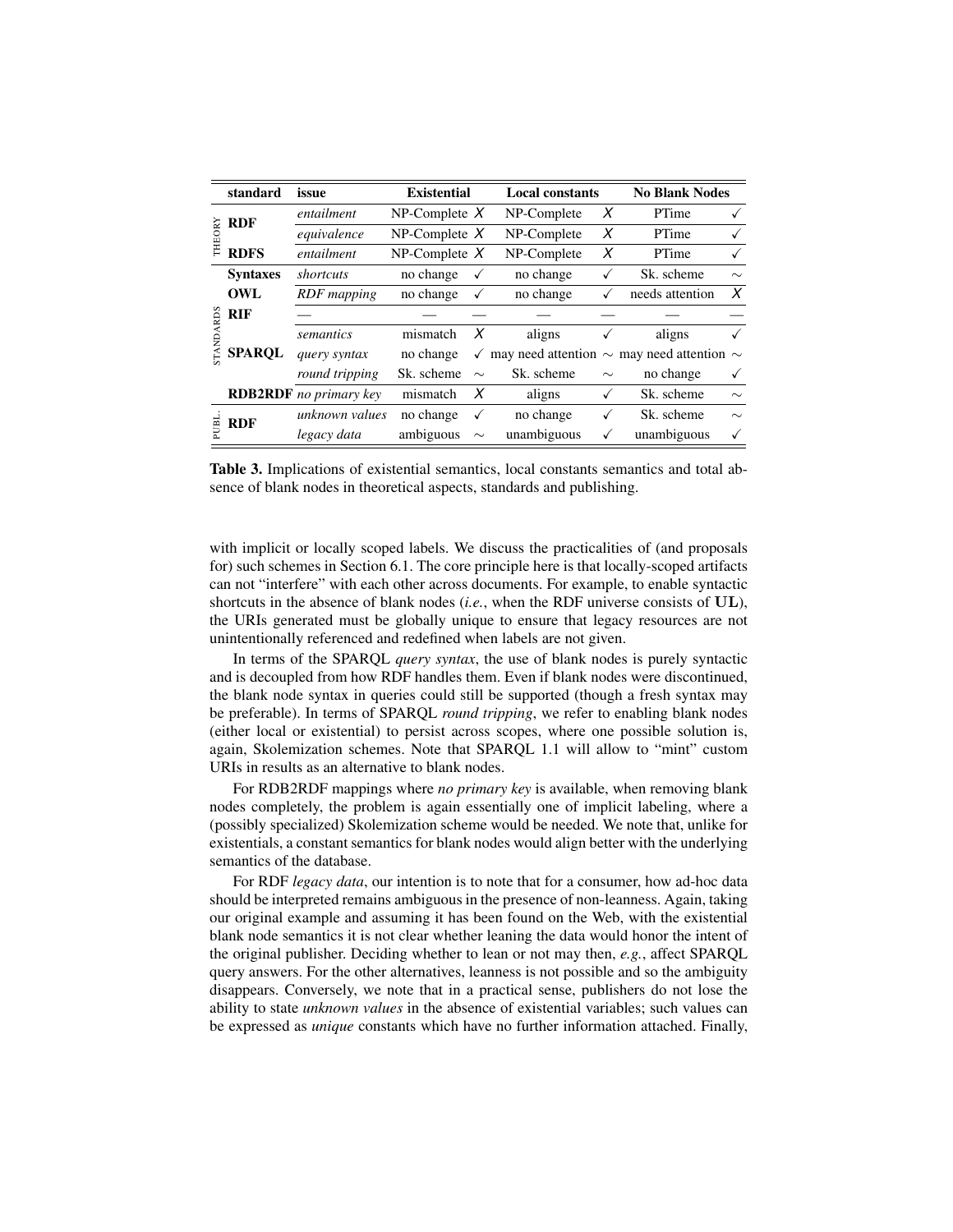we note that Table 3 does not quite cover all concrete alternatives. One other possibility we considered was not allowing blank nodes to ever be explicitly labeled, such that they form trees in the syntaxes, essentially enforcing all graphs to have a blank-treewidth of 1. Note that some syntaxes (like Turtle and RDF/XML without nodeID) guarantee a tree-structure for blank nodes. As discussed in Sections 3.1  $\&$  4.1, this would make the isomorphism-checks and simple and RDF(S) entailment-checks tractable, although still with an implementational cost.

### 6.1 Skolemization schemes

The following ideas have been proposed as recommended treatment of blank nodes in RDF. They do not necessarily require changes in the standards—or at least not to the semantics of RDF—but are intended as guidelines for publishers (*i.e.*, "best practices"). We will consider a set S of Skolem constants, such that every time Skolemization occurs, blank nodes are replaced with elements of S. Different alternatives will consider different behaviors and nature for this set.

**6.1.1** S  $\subset U$ , centralized The idea of this alternative is to offer a centralized service that "gives out" fresh URIs upon request, ensuring uniqueness of the generated constants on a global scale. Formally, there would be a distinguished subset of the URIs,  $S \subseteq U$ , such that all Skolem constants belong to S. Every time the service gets a request, it returns an element  $s \in S$  such that s has not been used before. This is very similar to what URL shorteners  $do<sup>13</sup>$ . Since the returned constants are also URIs, they can be used in published documents.

It is not clear who should pay and take responsibility for such a service (the obvious candidate being the W3C). The costs of bandwidth and maintenance can be too high. For example, the system should be able to cope with huge individual requests (see table 1). Also, the very idea of centralizing a service like this seems to go against the spirit of the Semantic Web community, though this might not be relevant for everyone. Further, the mere existence of such a system will not guarantee that users will only use this option when Skolemizing. Publishers will still have the freedom of using other methods to replace blank nodes with constants of their own choice.

**6.1.2**  $S \subset U$ , decentralized Similar to the previous case, but with no central service, so each publisher will generate their constants locally. This has been discussed already by the RDF Working Group<sup>14</sup> and by the general community through the public mailing list of the Semantic Web Interest Group<sup>15</sup>. In both cases, the proposal is to establish a standard (but voluntary) process for generating globally unique URIs to replace blank nodes for querying, publishing and performing other operations with RDF graphs. A requirement of this process is that it contains a best practice that avoids naming conflicts between documents. Naming conflicts on the Web are typically avoided by pay level domains, since they guarantee a certain level of "authority"[16]. Along these lines, at

 $\frac{13}{13}$  See, for example, http://bit.ly/ or http://is.gd/.

<sup>14</sup> See http://www.w3.org/2011/rdf-wg/wiki/Skolemisation.

<sup>15</sup> See http://www.w3.org/wiki/BnodeSkolemization.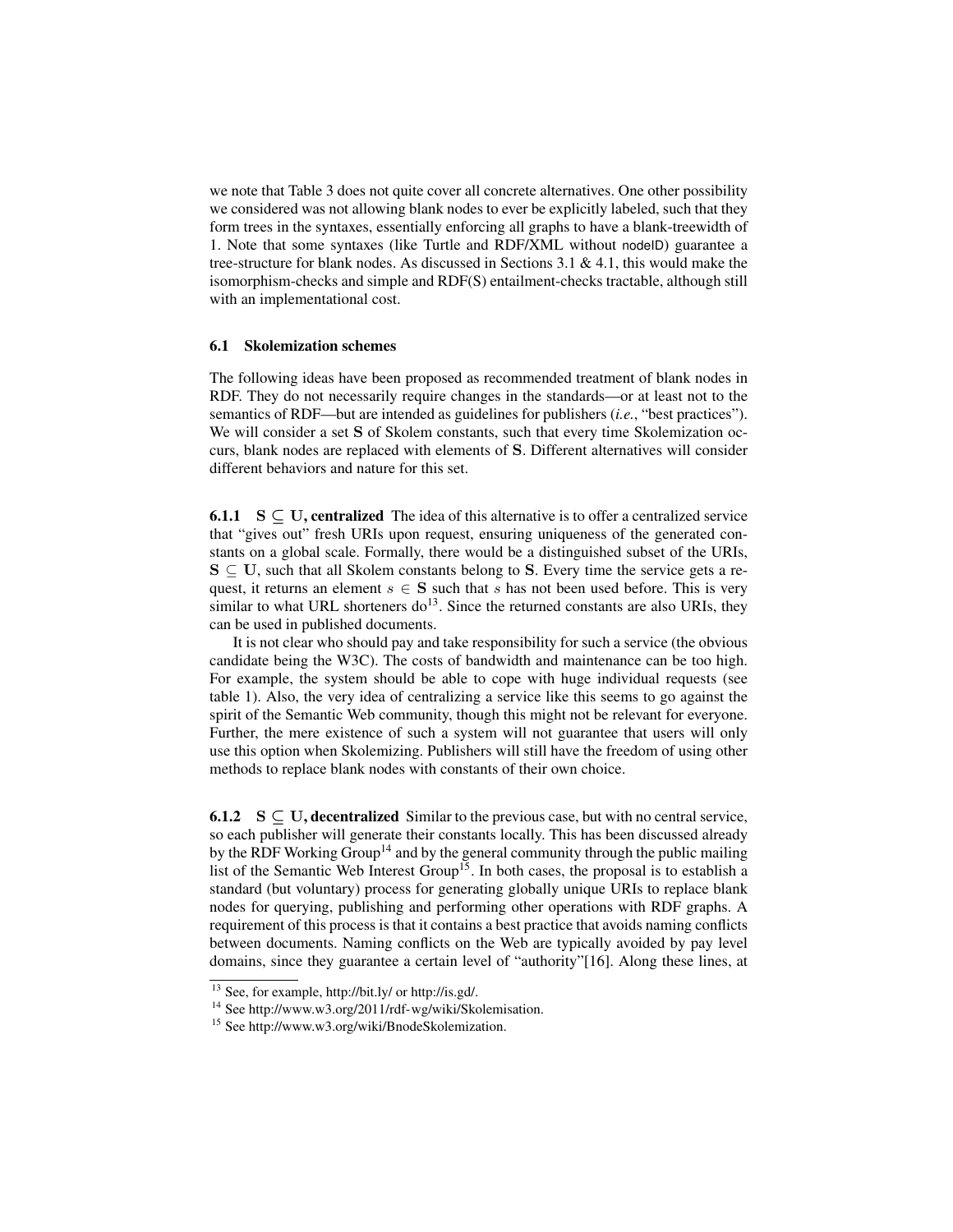the time of writing, the proposal of the RDF Working Group is to add a small section on how to replace blank nodes with URIs to the document "RDF Concepts" [18, §6.6]. The idea would be that blank nodes are replaced with well-known URIs [21] with a registered name that is to be decided (probably "genid" or "bnode") and a locallyunique identifier, which would make a globally-unique URI, since publishers would only be supposed to use their own domains. For example, the authority responsible for the domain example.com could mint the following URI for a blank node:

### http://example.com/.well-known/bnode/zpHvSwfgDjU7kXTsrc0R

This URI can be recognized as the product of Skolemization. If desired, a user could replace it with a blank node. Moreover, publishers can encode information about the original blank node in the identifier, such as the name of the source graph, the label of the blank node in that graph, and the date-time of Skolemization.

It should be noted though that, although no central control authority is needed for such decentralized Skolemization, this proposal would allow third parties malicious, non-authoritative use of bnode-URIs which are not in their control (*i.e.* outside their domain): the often overlooked "feature" of blank nodes as local constants not modifiable/redefinable outside the graph in which they are published would be lost.

# 7 Conclusions

In this paper, we have provided detailed discussion on the controversial and divisive issue of blank nodes. Starting with formal considerations, we covered treatment of blank nodes in the W3C standards, how they are supported, and what they are needed for. The main use-case for blank nodes is as locally-scoped artifacts which need not be explicitly labeled. We also looked at how blank nodes are being published in Linked Data, where they are perhaps more prevalent than the best-practices would suggest; we also note that although rare, complex structures of blank nodes are present on the Web.

Informed by our earlier discussion, we proposed and compared three conceptual paradigms for viewing blank nodes. The first one is rather radical and involves eliminating blank nodes from the standard, with the additional consequences of having to deal with legacy data and with possible changes in other standards that rely on blank nodes in one way or another. The second one consists in standardizing the already widespread interpretation of blank nodes as local constants; most standards (like OWL and SPARQL) would not need to change at all. The third one is twofold: keeping the existential nature of blank nodes in RDF, and ensuring this is the meaning that other standards follow, for example, by means of a best-practices document; in this case, even if SPARQL were to follow the notions of leanness and entailment, query answering would not be expensive in most cases due to a good structure for blank nodes in currently published data. In all these alternatives, a Skolemization scheme would be handy as an aid for publishers to update their would-be obsolete data. Finally, we note that no alternative stands out as "the one solution to all issues with blank nodes". Discussion is still open and proposals are welcome, but as the amount of published data grows rapidly, a consensus is very much needed. However, in the absence of an undisputed solution, the community may need to take an alternative which might not be the most beneficial, but the least damaging for current and future users.